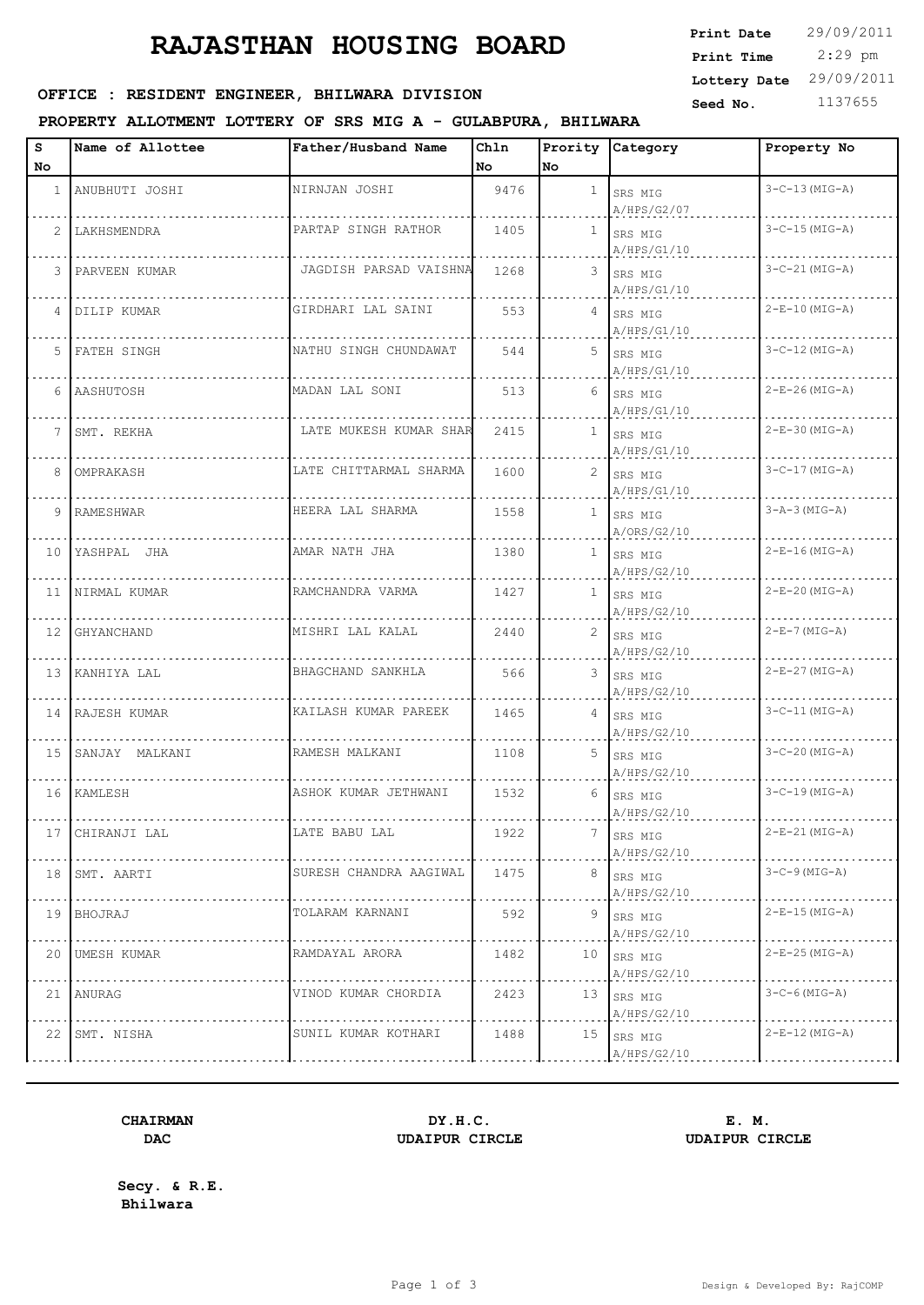# **RAJASTHAN HOUSING BOARD**

| <b>Print Date</b> | 29/09/2011 |
|-------------------|------------|
| Print Time        | $2:29$ pm  |
| Lottery Date      | 29/09/2011 |
| Seed No.          | 1137655    |
|                   |            |

#### OFFICE : RESIDENT ENGINEER, BHILWARA DIVISION

#### **PROPERTY ALLOTMENT LOTTERY OF SRS MIG A - GULABPURA, BHILWARA**

| s   | Name of Allottee        | Father/Husband Name     | Ch1n |    | Prority Category             | Property No            |
|-----|-------------------------|-------------------------|------|----|------------------------------|------------------------|
| No. |                         |                         | No l | No |                              |                        |
| 23  | <b>UDARAM</b>           | MIRCHUMAL               | 2412 |    | $16$ SRS MIG<br>A/HPS/G2/10  | $2-E-28$ (MIG-A)       |
|     | 24 SMT. KANTA           | SHANKAR LAL LAKHWANI    | 746  |    | 17 SRS MIG<br>A/HPS/G2/10    | $2-E-14$ (MIG-A)       |
|     | 25 SMT. KOSHLYA         | BAL KIRASHANA MATESWARI | 306  |    | 18 SRS MIG<br>A/HPS/G2/10    | $2-E-18(MIG-A)$        |
|     | 26 SMT. SHAKUNTLA       | LATE MOTI CHAND JAIN    | 542  |    | $19$ SRS MIG<br>A/HPS/G2/10  | $3-C-7$ (MIG-A)        |
|     | 27 SURESH KUMAR         | ISHWAR LAL VASWANI      | 1188 |    | $20$ SRS MIG<br>A/HPS/G2/10  | $2-E-8$ (MIG-A)        |
|     | 28 RAMSWAROOP           | BALURAM MEWARA          | 1559 |    | $21$ SRS MIG<br>A/HPS/G2/10  | $2-E-5$ (MIG-A)        |
|     | 29 LAKSHMAN SINGH       | DOULAT SINGH            | 1726 |    | $22$ SRS MIG<br>A/HPS/G2/10  | $3-C-2$ (MIG-A)        |
|     | 30 ASHOK KUMAR          | TARACHAND RAWAL         | 1568 |    | $23$ SRS MIG<br>A/HPS/G2/10  | $2-E-6$ (MIG-A)        |
|     | 31 RAJESH               | LADURAM NUWAL           | 1463 |    | $24$ SRS MIG<br>A/HPS/G2/10  | $2-E-3$ (MIG-A)        |
|     | 32 RAM CHANDRA KHABYANI | MAHADEV LAL             | 1870 |    | $25$ SRS MIG<br>A/HPS/G2/10  | $3 - C - 16$ (MIG-A)   |
|     | 33 MO. SHABBIR          | MO. HUSAIN              | 1474 |    | $26$ SRS MIG<br>A/HPS/G2/10  | $2-E-22$ (MIG-A)       |
|     | 34 LADU LAL             | BHERU LAL TELI          | 183  |    | 27 SRS MIG<br>$A/$ HPS/G2/10 | $2-E-19$ (MIG-A)       |
|     | 35 SURESH KUMAR         | BHOJRAJ KARNANI         | 593  |    | $29$ SRS MIG<br>A/HPS/G2/10  | $3 - C - 10$ (MIG-A)   |
|     | 36 DURGESH KUMAR        | LAL SAHAB SINGH         | 502  |    | 30 SRS MIG<br>A/HPS/G2/10    | $2-E-29$ (MIG-A)       |
|     | 37 RAJENDRA SINGH       | TARA CHAND YADAV        | 65   |    | 31 SRS MIG<br>A/HPS/G2/10    | $3-C-22$ (MIG-A)       |
|     | 38 PITAMBER             | BHOJRAJ KARNANI         | 590  |    | 32 SRS MIG<br>A/HPS/G2/10    | $3 - C - 14 (MIG - A)$ |
|     | 39 BANSHI LAL           | PANNA LAL JORAM         | 1496 |    | SRS MIG<br>A/HPS/G4/10       | $2-E-11(MIG-A)$        |
|     | 40 SMT. MADHU           | RAMESHCHAND AARJEEIA    | 2817 |    | $2$ SRS MIG<br>A/HPS/G4/10   | $2-E-13$ (MIG-A)       |
|     | 41 SMT. ANJUM           | PURUSHOTTAM ANAND JORA  | 1495 | 3  | SRS MIG<br>A/HPS/G4/10       | $2-E-24$ (MIG-A)       |
|     | 42 DEVI LAL             | UGMA BALAI              | 1484 |    | $4$ SRS MIG<br>A/HPS/G4/10   | 2-E-1 (MIG-A)          |
|     | 43 SMT. MAINA           | MISHRI LAL KHATIK       | 1554 |    | 5 SRS MIG<br>A/HPS/G4/10     | 2-E-23 (MIG-A)         |
|     | 44 GOPAL LAL            | REMTA LAL DHOBI         | 558  | 6  | SRS MIG<br>A/HPS/G4/10       | 2-E-4 (MIG-A)          |
|     |                         |                         |      |    |                              |                        |

## **DAC UDAIPUR CIRCLE UDAIPUR CIRCLE**

**CHAIRMAN DY.H.C. E. M.**

**Secy. & R.E. Bhilwara**